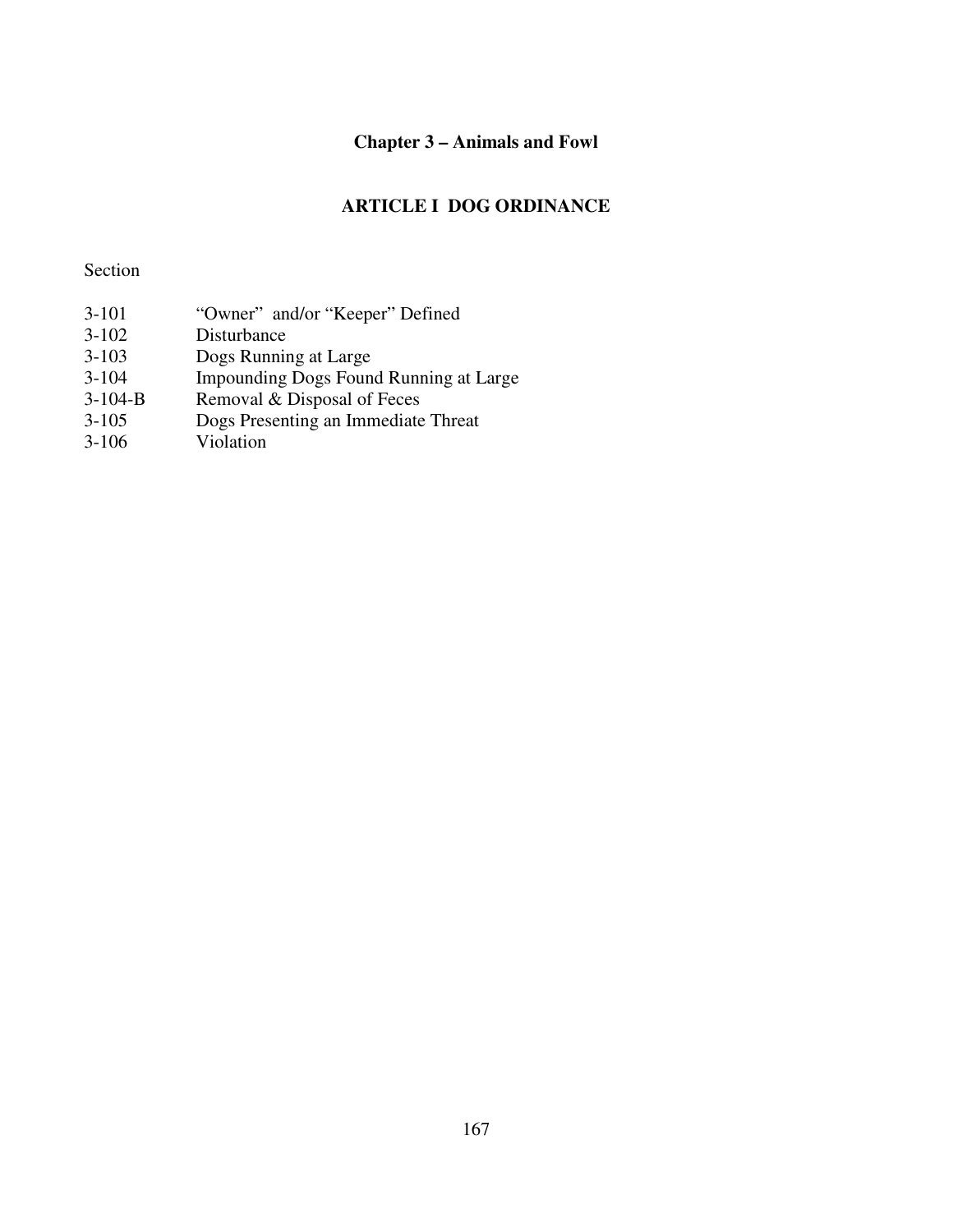# **Chapter 3 Animal and Fowl**

## **ARTICLE I DOG ORDINANCE**

#### **Sec. 3-101 "Owner" and/or "Keeper" Defined**

 The word "owner" when applied to the proprietorship of a dog shall include every person having a right of property in such dog, and every person who keeps or harbors such dog or has it in their care, and every person who permits such dog to remain on or about any premises occupied by them. The word "keeper" means a person in possession or control of a dog. A person becomes a "keeper" of a stray dog if the person feeds that animal for at least 10 consecutive days.

### **Sec. 3-102 Disturbance**

 On complaint being made to the Dog Constable that any dog within the City has unreasonably disturbed the quiet of any persons whosoever by continued barking or howling, or in any manner, the Dog Constable shall issue notice to the "owner" and/or "keeper" of such dog ordering that such dog be kept under proper control.

#### **Sec. 3-103 Dogs Running At Large**

 No person who is an "owner" and/or "keeper" of a dog, as defined by Section 3-101 of this Article, shall cause or permit any dog to run at large within the City, as herein defined. Dogs, while on any public way or public place shall be under restraint. The word "restraint" shall mean that a dog shall be controlled by a leash; or, at "heel", beside the competent person and obedient to that person's commands; or, on or within a vehicle being driven or parked on any public way. A leash shall not be more than eight (8) feet long. Nothing, within this Article shall be held to require the leashing of any dog while on the property of its "owner" and/or "keeper".

#### **Sec. 3-104 Impounding Dogs Found Running At Large**

 Any Constable or Police Officer is hereby authorized and empowered to go upon any premises and enter any building other than a dwelling to seize and impound any dog or dogs which have been found running at large or which are in violation of any of the provisions of this Article or of any order issued hereunder when such Constable or Police Officer is in immediate pursuit of such dog or dogs. Upon seizing and impounding such a dog, the Constable or Police Officer shall collect a fee of \$25.00 from the "owner" and/or "keeper" upon releasing the dog. In the alternative the Constable or Police Officer may prosecute the "owner" and/or "keeper" of the dog.

#### **Sec. 3-104-B Removal & Disposal of Feces**

It is a violation of this Section for any person who possesses or controls a dog, except guide dogs who fails to properly remove, dispose of any feces left by his or her dog on any publicly owned property or upon the premises of any person other than the owner without that person's permission.